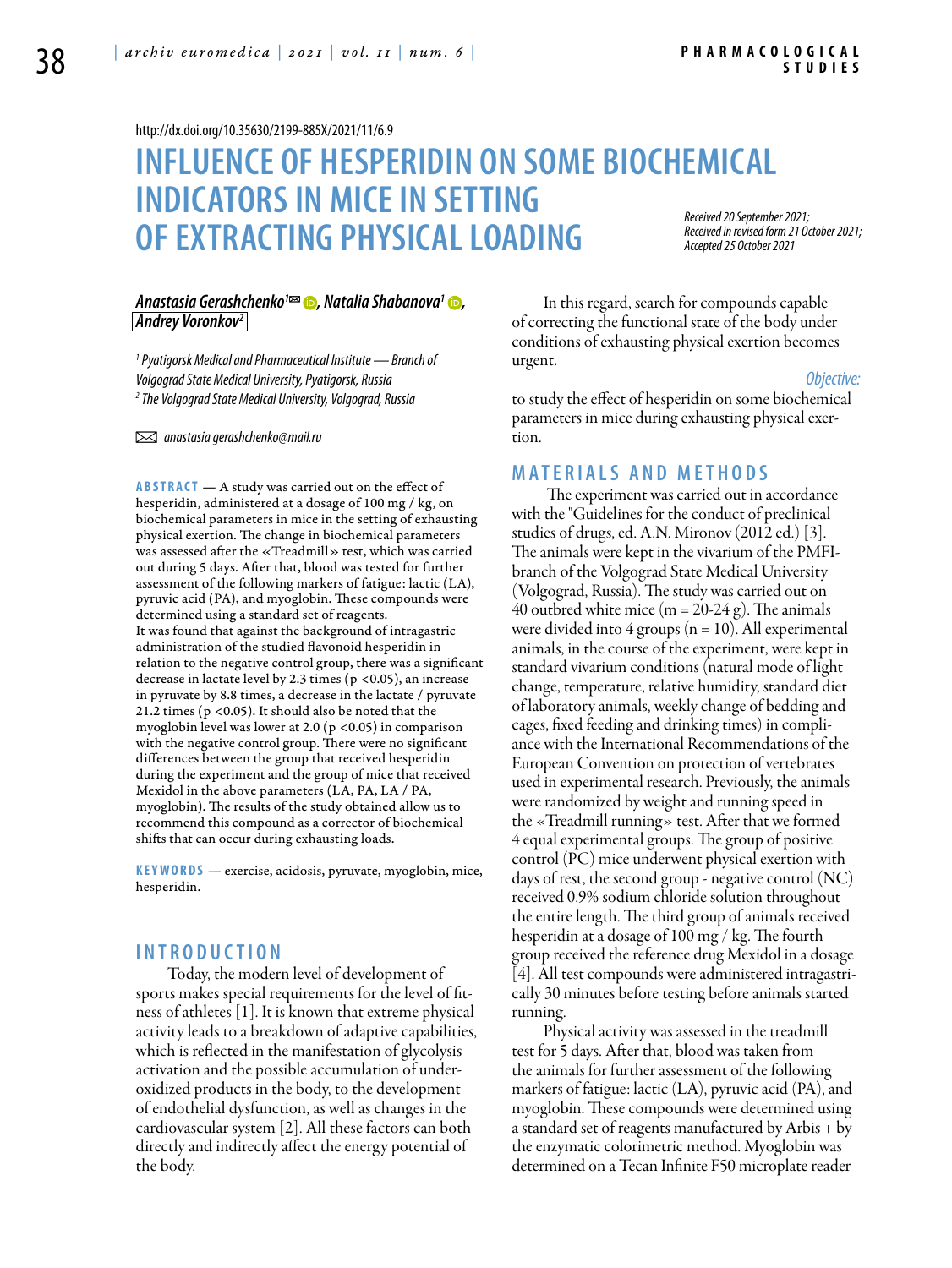(Austria) by a highly sensitive enzyme-linked immunosorbent assay. The results were processed using the STATISTICA 6.0 software.

## **R e s u l t s**

In the setting of physically exhausting loads to which the animals were subjected, by the end of the fifth day of the experiment «Running on the treadmill» in the group of negative control mice, an increase in the level of lactate, a decrease in pyruvate and an increase in the lactate / pyruvate ratio, respectively, by 4.6 times (p <0, 05) (Fig. 1), 5.7 (p <0.05), 26.4 times (p <0.05), in comparison with the group of positive control animals. It should also be noted that this group also had a significantly higher myoglobin level by 1.9 times.

Probably, the data obtained may indicate the development of acidosis in the body of mice, which is also accompanied by damage to the tissues of working muscles, which is confirmed in studies conducted earlier [5].

Against the background of intragastric use of the plant object hesperidin, a positive effect on some markers of fatigue is observed, which is reflected in a decrease in lactate levels by 2.3 times (p <0.05) (Fig. 1), an increase in pyruvate by 8.8 times, a decrease in the lactate / pyruvate ratio by 21.2 times ( $p \le 0.05$ ), as well as a decrease in the level of myoglobin by 2.0 ( $p < 0.05$ ) (Fig. 3) in relation to the negative control group.

Elimination of the acidosis process and a decrease in the marker of muscle destruction was observed in the group of animals treated with Mexidol, in comparison with the group of negative control animals. This was reflected in a decrease in LA  $(3.1 \text{ times } (p \le 0.05))$ , an increase in PA  $(5.2 \text{ times } (p \lt 0.05))$ , a decrease in LA / PA  $((16.3 \text{ times } (p \le 0.05))$  and a decrease in myoglobin  $(2.0 \text{ times } (p \le 0.05))$ .

It is also worth noting that acute anaerobic stress in the group of animals treated with the reference drug Mexidol did not lead to statistically significant changes in lactate, pyruvate, and myoglobin as compared with the group receiving the studied flavonoid hesperidin.

# **С o n cl u s i o n**

 Intragastric administration of the studied flavonoid hesperidin led to a significant decrease in lactate levels by 2.3 times ( $p < 0.05$ ), an increase in pyruvate by 8.8 times, and a decrease in the lactate / pyruvate ratio by 21.2 times ( $p$  <0.05), and to a decrease in the level of myoglobin in 2.0 ( $p$  <0.05) in comparison with the negative control group. There were no significant differences between the group that received hesperidin during the experiment and the group of mice that



*Fig. 1. Changes in the level of lactic acid in the blood serum of mice after physical exertion.*

*Note: μ — reliably relative to the PС group (Student's t-test, p <0,05); \* — reliably relative to the NС group (Student's t-test, p <0,05)*



#### *Fig. 2. Changes in the level of pyruvic acid in the blood serum of mice after physical exertion*

*Note: μ — reliably relative to the PС group (Student's t-test, p <0,05); \* — reliably relative to the NС group (Student's t-test, p <0,05)*



*Fig. 3. Changes in the level of myoglobin in mice after physical exertion. Note: μ — reliably relative to the PС group (Student's t-test, p <0,05); \* — reliably relative to the NС group (Student's t-test, p <0,05);*